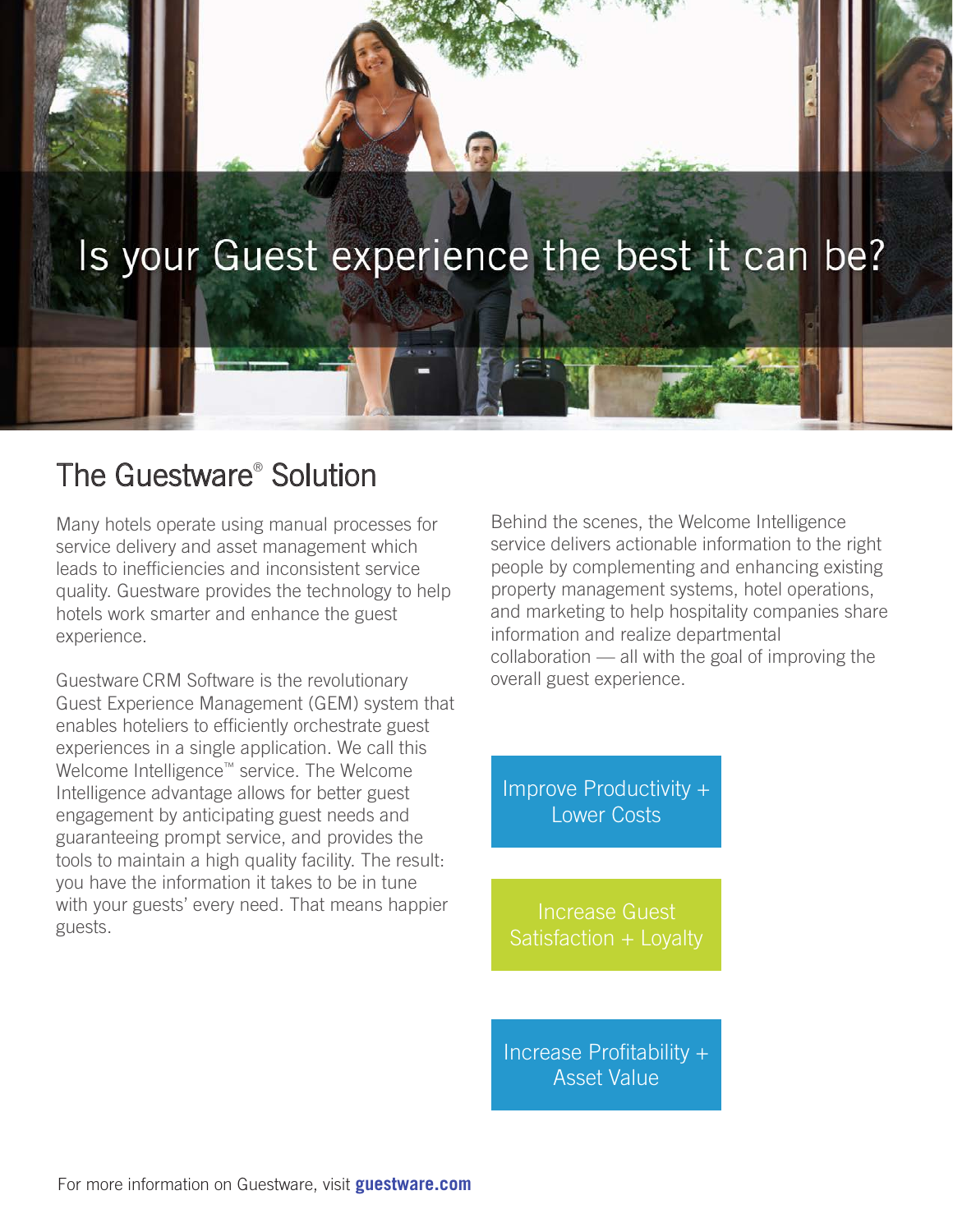# The Guestware® Solution

Guestware began as a CRM and guest experience management software solution developed specifically for the hospitality industry by Diversified Computer Corporation, a privately held company that was founded in 1990. Today, the Seattle-based company is doing business as Guestware with more than 900 hotels worldwide, including large brands and independent hotels in over 75 countries.

Guestware's latest version 4 was released in 2012 and has been implemented in over 600 hotels world-wide. The Guestware unique guest recognition system combines the marketing aspects of CRM with the service delivery aspects of a guest response system to provide an integrated guest experience management system that enables you to consistently exceed guest expectations.

The synergy from leveraging the same database for both marketing and service delivery provides continuity of the guest experience throughout the lifetime of the relationship.

# CRM + Loyalty

Personalize and impress every repeat guest

# Guest Response

Respond and resolve every guest request and problem

# Facilities Maintenance

Maintain a flawless facility

# **Marketing + Service Delivery** working together



# One Centralized Database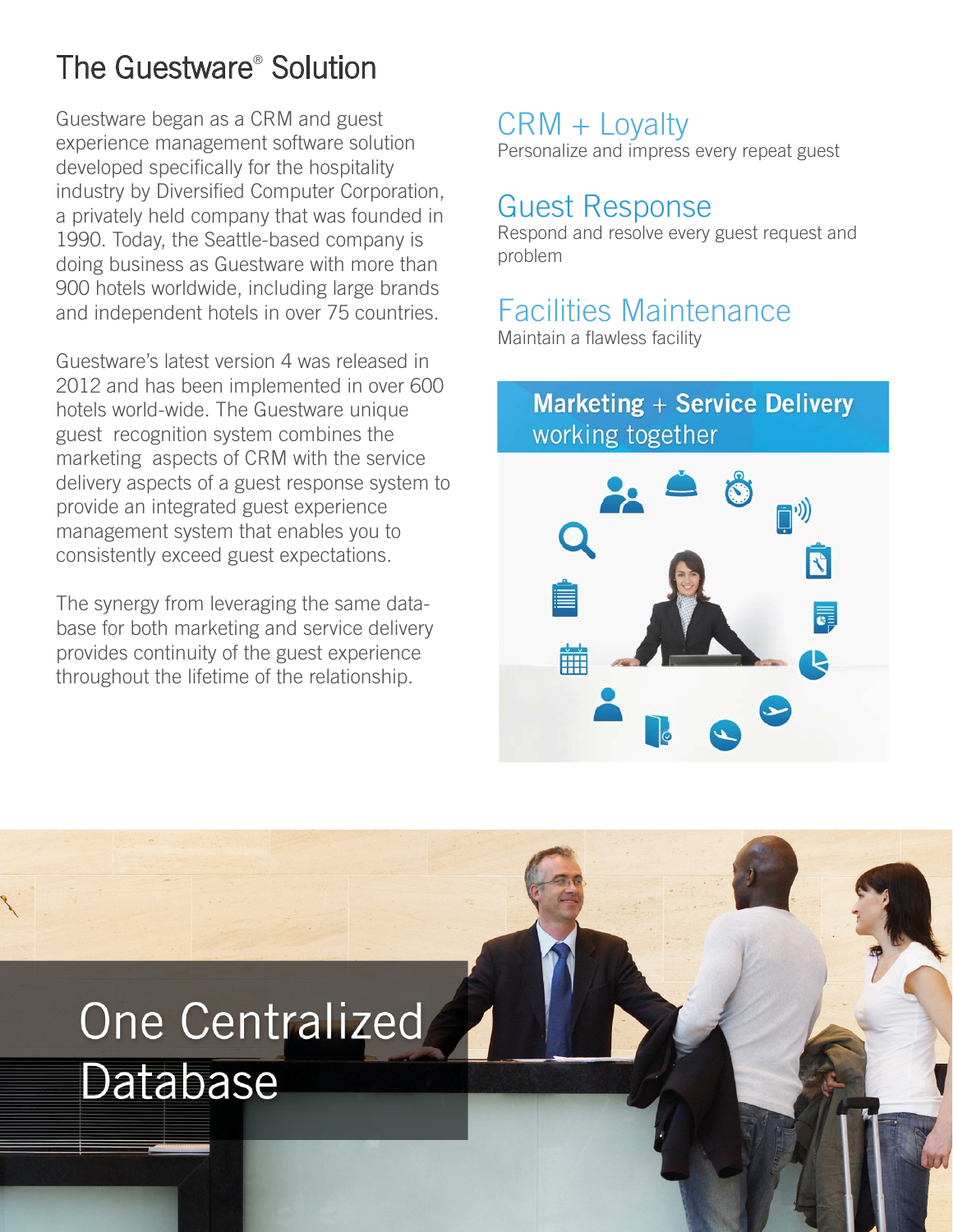# Recognize and exceed expectations

# Guestware® Version 4 Features + Functionality

CRM + Loyalty

### Guest Recognition

Recognize & WOW all repeat guests by exceeding their expectations

#### Benefits:

- Recognize repeat guests across enterprise
- Manage local, global, and shared preferences
- Build visit history for lifetime value
- Automate pre-arrival recognition process
- Automated classification and segmentation
- View all past incidents for a guest

### Guest Web Portal

Allow guests to manage their own profile and streamline online booking

Benefits:

- Branded to your own website
- Incentivize guests to book on your site
- Collect and stay preferences and marketing interests
- Integrate with PMS and CRS

### Loyalty Program Management

Setup and manage points or nights based reward programs

Benefits:

- Automated tracking of rewards
- Configurable rules for earning
- Automated and user definable reward levels
- Streamlined fulfillment and accounting
- Guest portal to display reward status

## Email Marketing

Integrated digital messaging

#### Benefits:

- Full integration with Guestware
- Triggered pre-arrival and post stay
- Promotional and personalized email
- Templates and robust reporting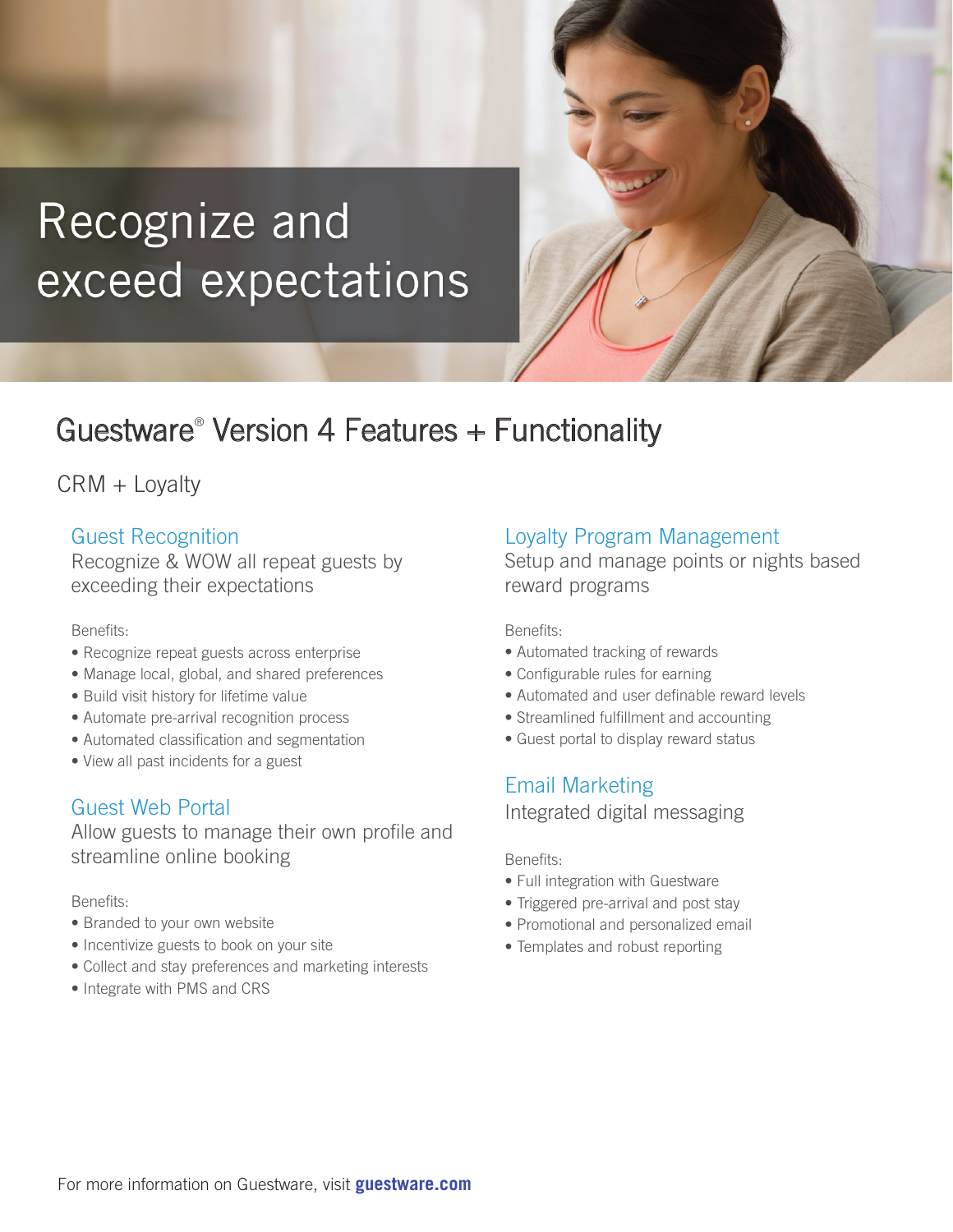# Guestware® Version 4 Features + Functionality

# Guest Response

# Rapid Response

Mobilize your work force with this auto-dispatch tool for logging, dispatch, and follow-up on all guest requests

#### Benefits:

- Faster entry than a manual log-sheet
- Monitor open issues in real–time
- Improved communication for all departments
- Measure and manage response times
- Ensure nothing slips through the cracks
- Collect data for process improvement
- Link all requests to the master guest profile

### Housekeeping - Voice IVR

Empower housekeepers to proactively report problems (via telephone) to reduce and quickly fix guest problems

#### Benefits:

- Report issues before the guest
- Streamline associate reporting
- Reduce miscommunication
- Free up call center associates
- Analyze staff vs guest issues
- Prompts in many languages

### Incident Tracking

Track and follow-up on all guest complaints or problems, and be sure every guest is satisfied before they leave

#### Benefits:

- Track all incidents and resolution
- Track compensation and follow-up
- Replace manual logbooks
- Link all issues to guest profile
- Email reports for daily review



#### Process Improvement

Report and analyze trends to eliminate recurring issues and work smarter

Benefits:

- Automated scheduled reports via email
- Identify recurring issues by room or type
- Identify areas for capital expenditures
- Identify problems before they make top 10